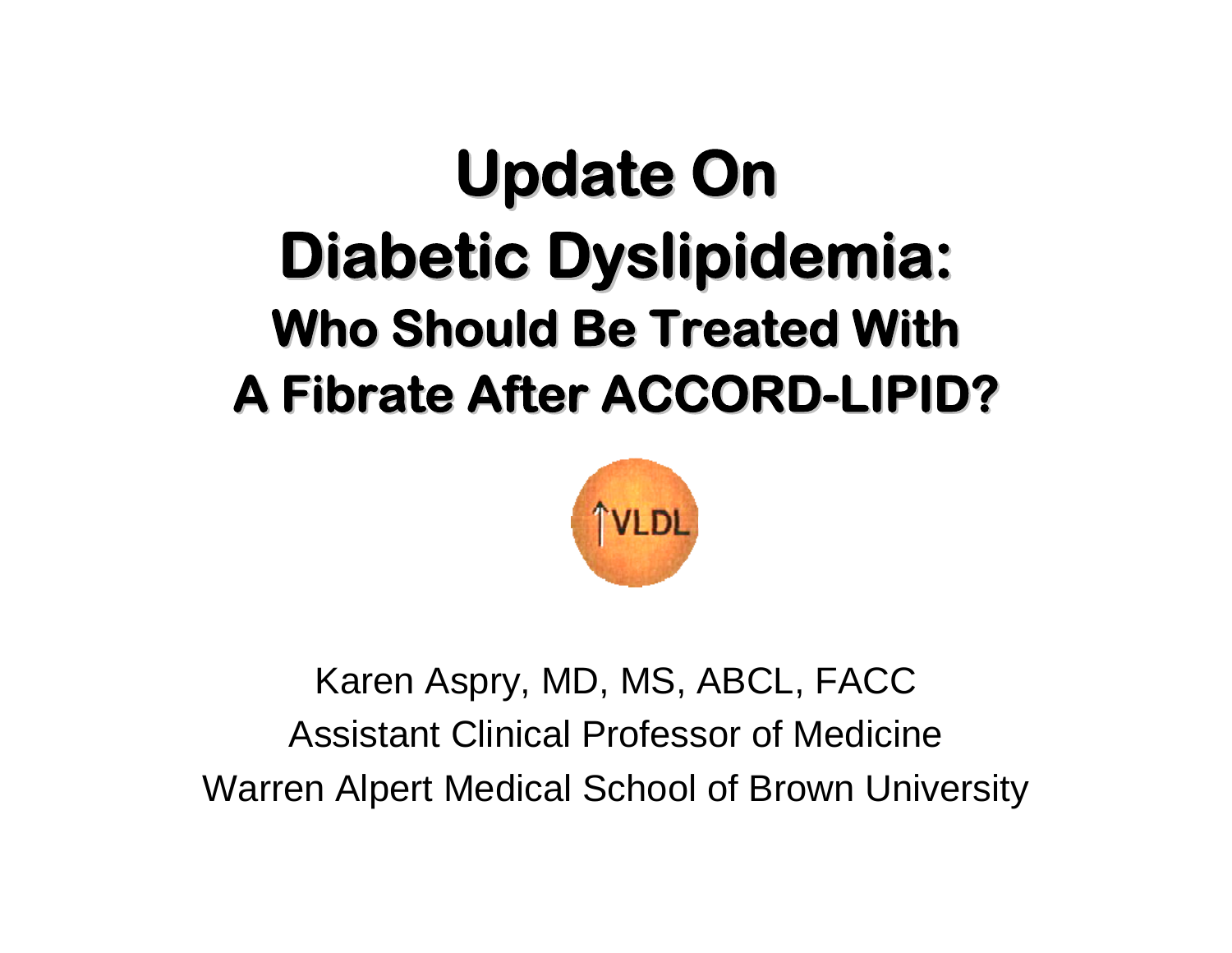## **Insulin Resistance Creates A Dyslipidemic, Inflammatory, and Pro-Thrombotic State**

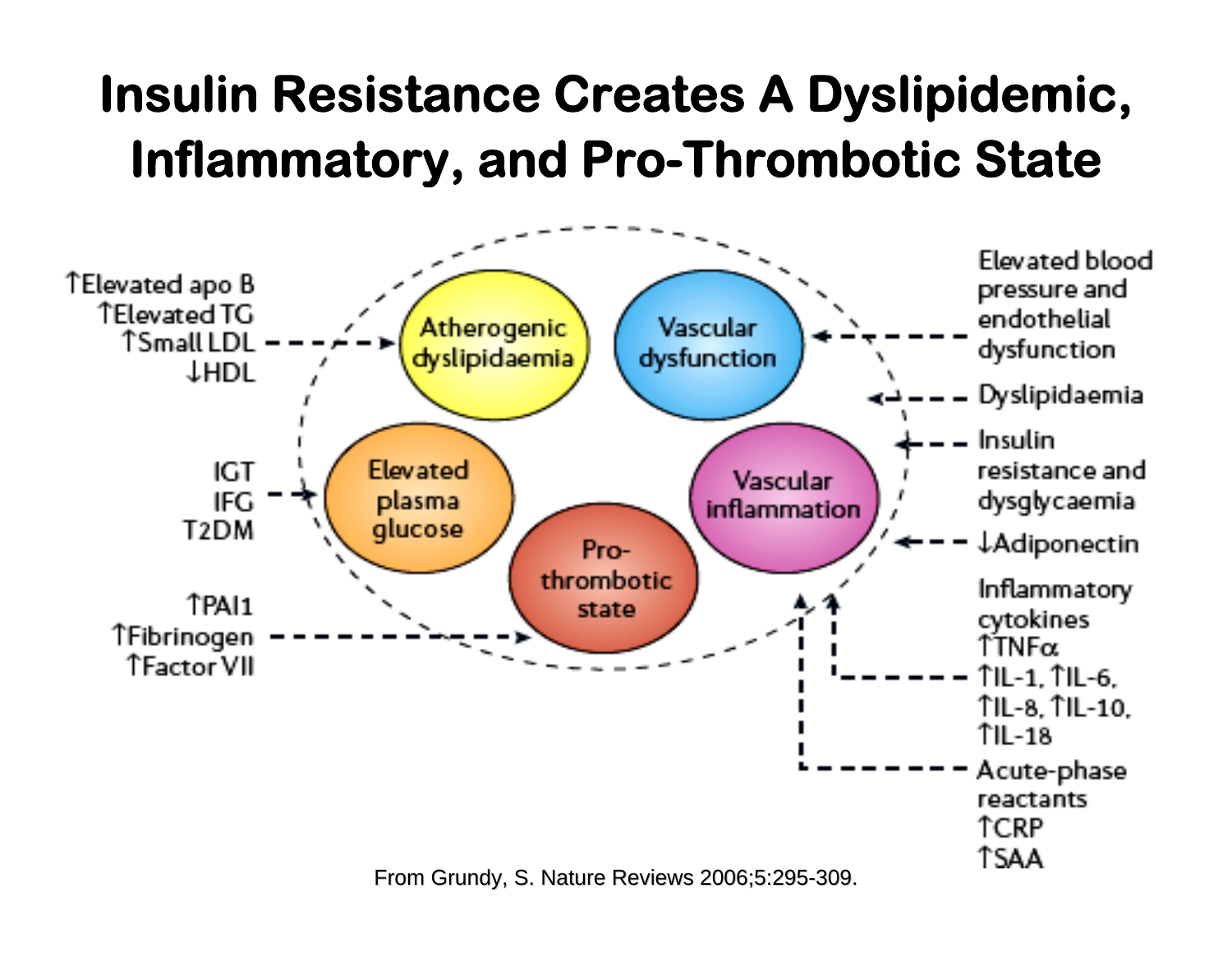#### **The Atherogenic Dyslipidemia of Insulin Resistance is a "Lipid Triad" of High TGs, Small Dense LDL and Low HDL**



 $CETP = Cholesterol ester transform$  transfer protein

Mudd, J. O. et al. JACC 2007;50:1735-1741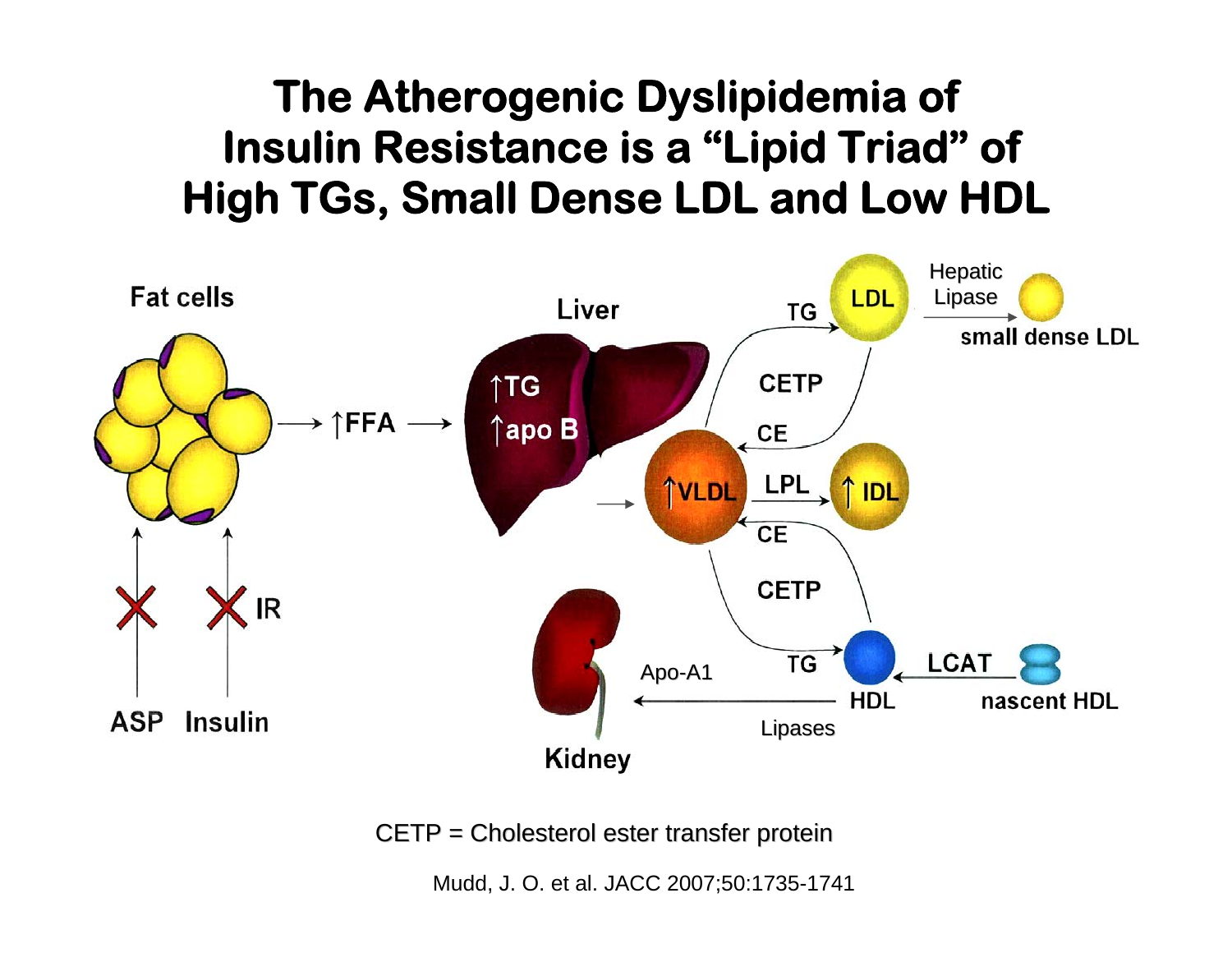#### **The Lipid Triad Accelerates Atherosclerosis via Multiple Mechanisms**



Modified from: Mudd, J. O. et al. JACC 2007;50:1735-1741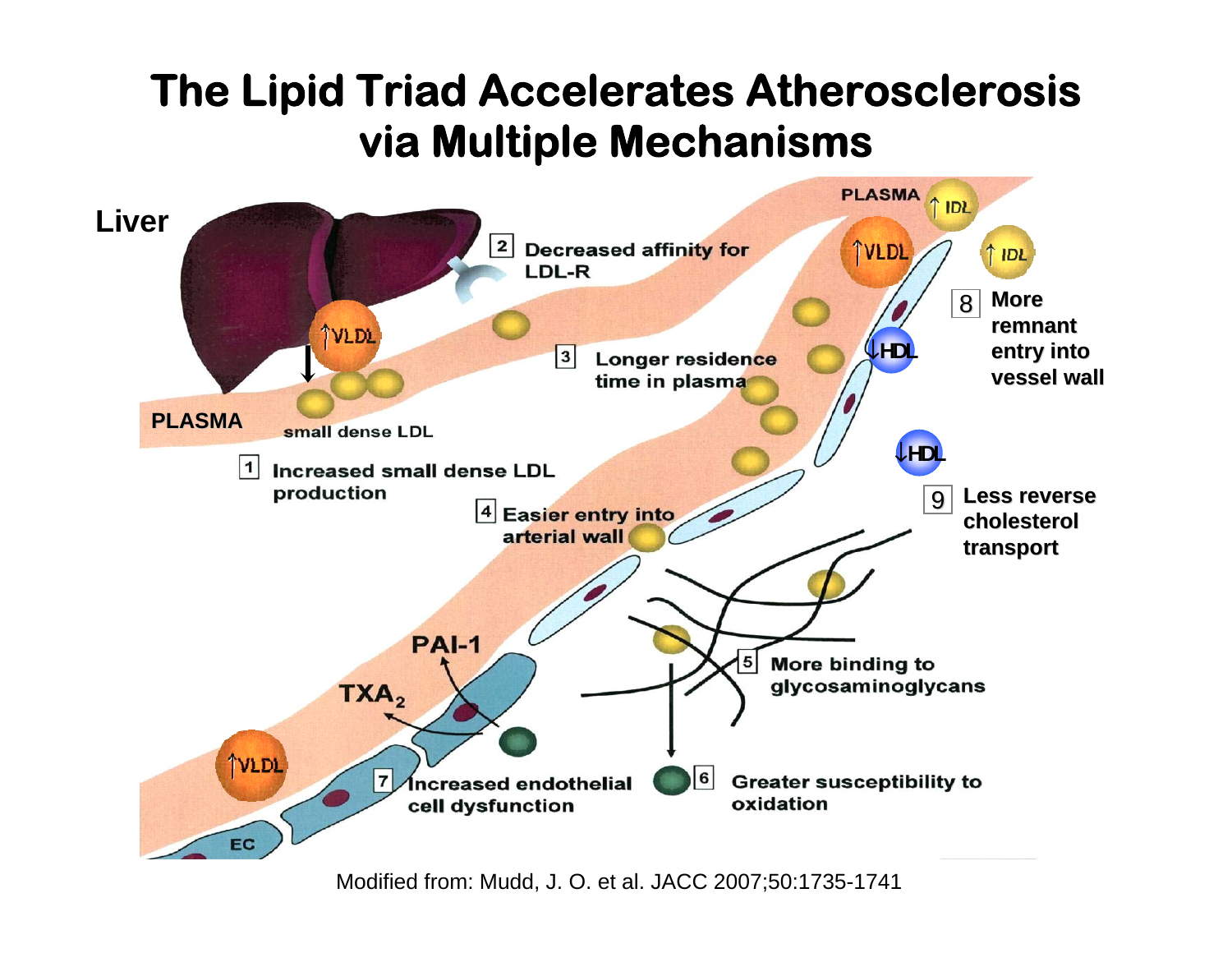## **CHD Risk from Elevated CHD Risk from Elevated TGs Persists Persists**  Even When LDL is Lowered to <70 mg/dl

**Sub-Group Analysis from PROVE-IT - 2008**

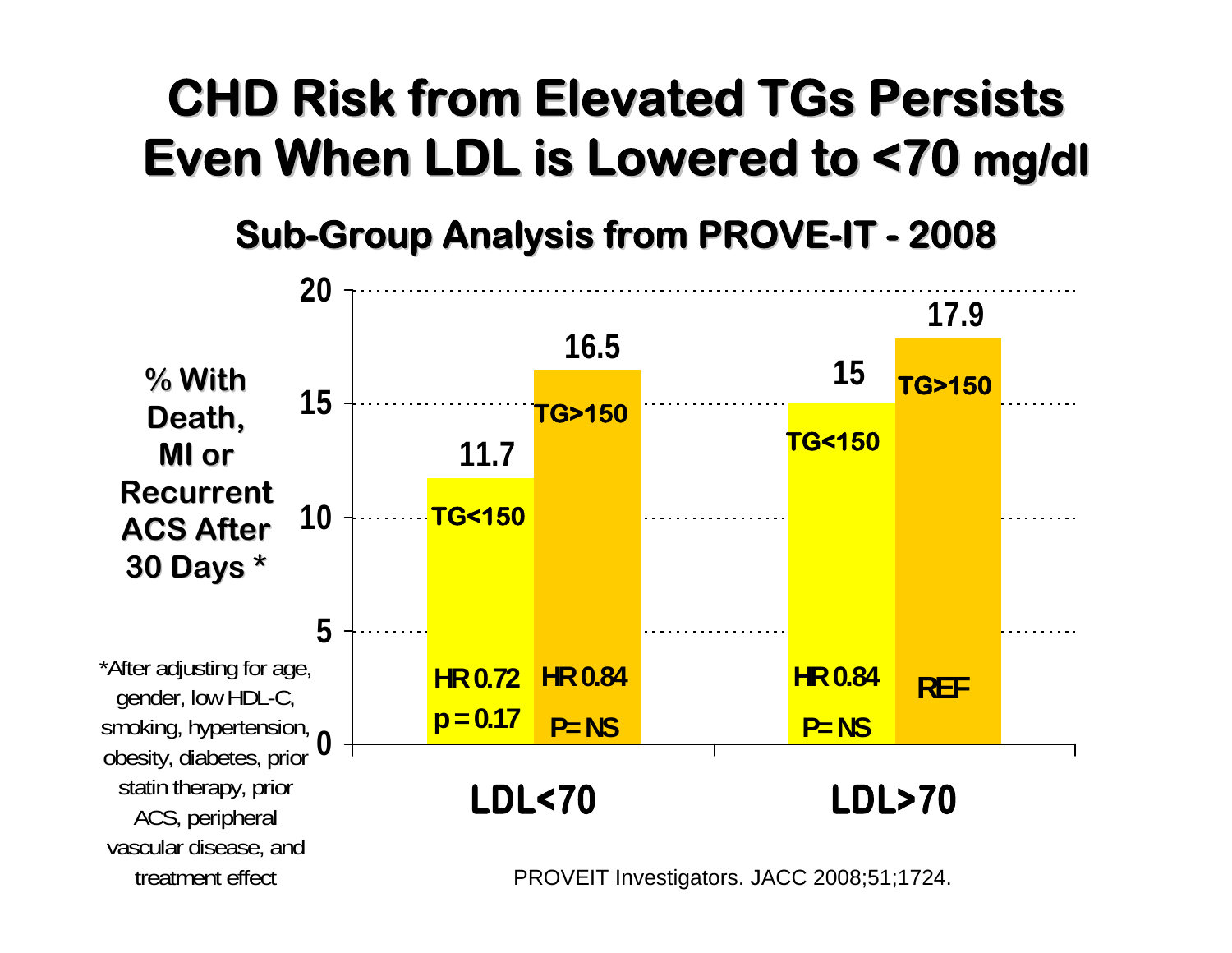#### **Fibrates Improve High TGs, Low HDL and Vascular Inflammation via PPAR-**α **Activation** Ligand **Fibrates Fibrates** Endogenor Avniheti **WAIRRARY PPAR activation** Direct: Indirect: Vascular and Inflammatory Cells Adipocytes, Hepatocytes **Skeletal Myocytes** ↓ **Cytokines: IFN**γ ↓ **Chemokines Chemokines: MCP1** ↑ **Insulin Sensitivity Insulin Sensitivity** Inflammation ↓ **Adhesion Molecules: VCAM**↓ **Triglycerides ~50%** ↑ **Cholesterol Efflux: ABCA1 Cholesterol Efflux: ABCA1**↑ **HDL ~15%**↓ **Small Dense LDL**

**Atherosclerosis**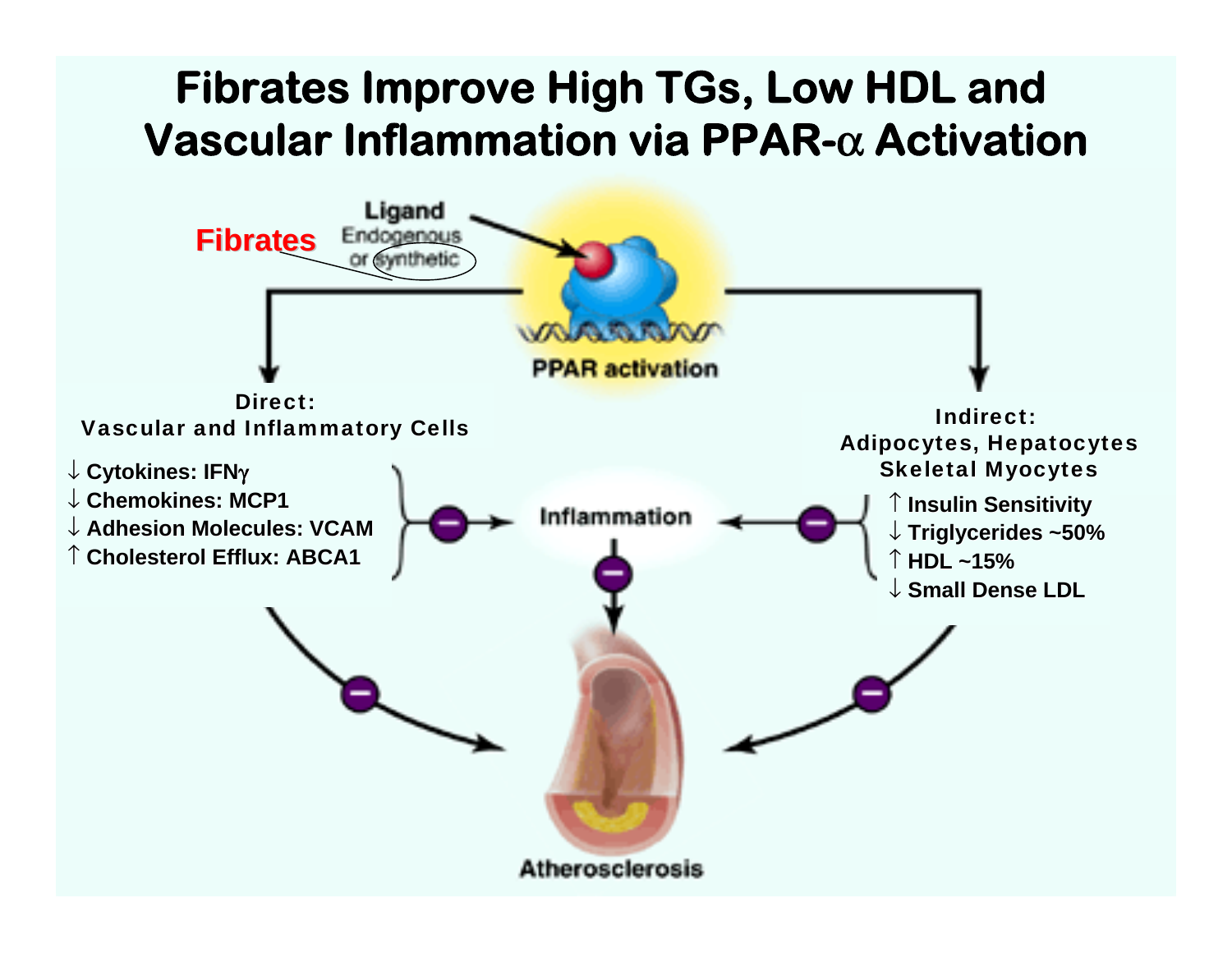## **Lipid Effects of Fibrates**

- **Decrease in TGs of ~ 50%**
- **Increase in HDL-C of ~ 15%**
- **Decrease in Apoprotein-B**
- **Increase in LDL particle size**
- **Decrease in LDL particle number**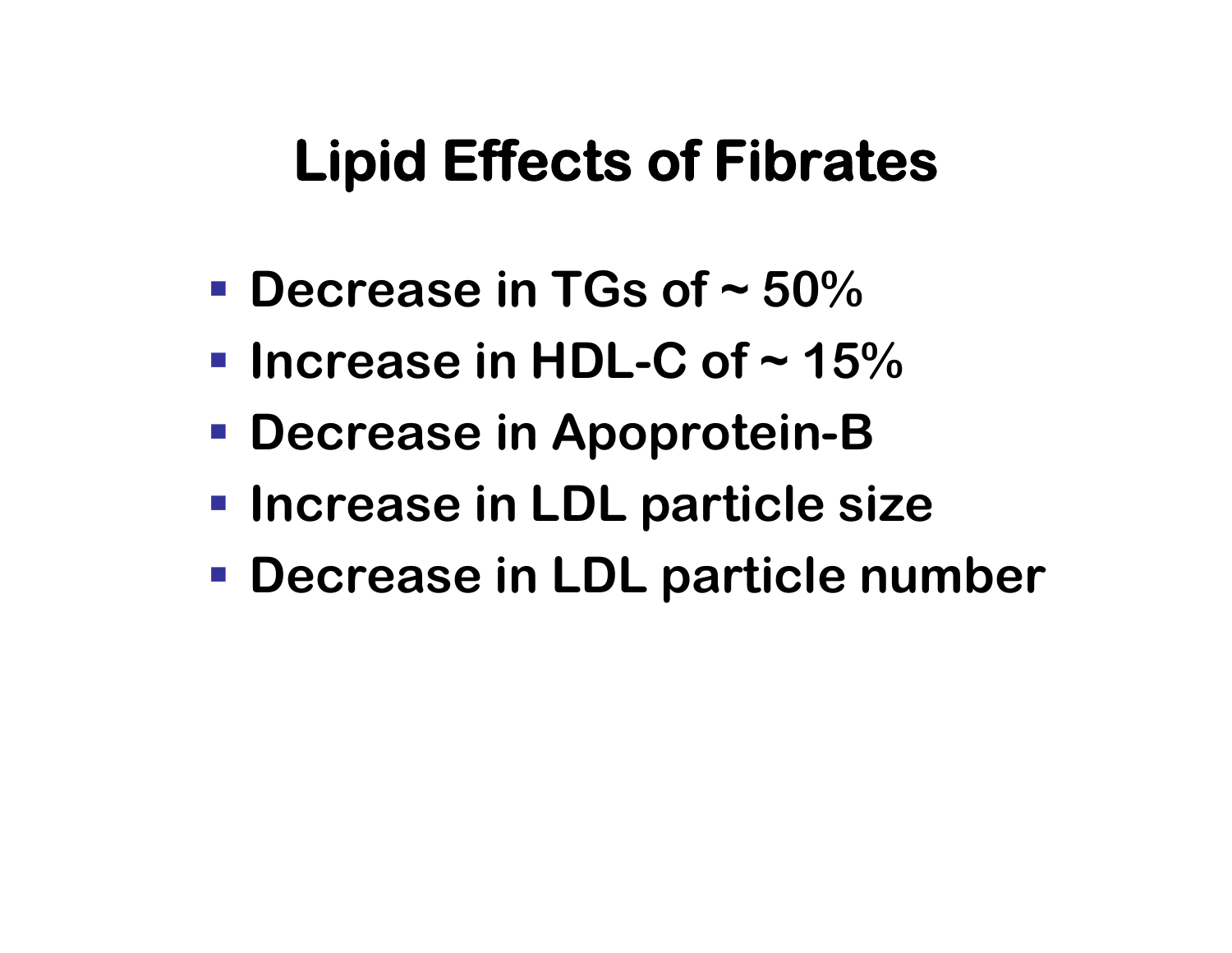#### **Fenofibrate Added to SimvastatinSignificantly Improves Dyslipidemia**

**Results From the SAFARI Trial Results From the SAFARI Trial - 2005**



n-=618 $*P = .001$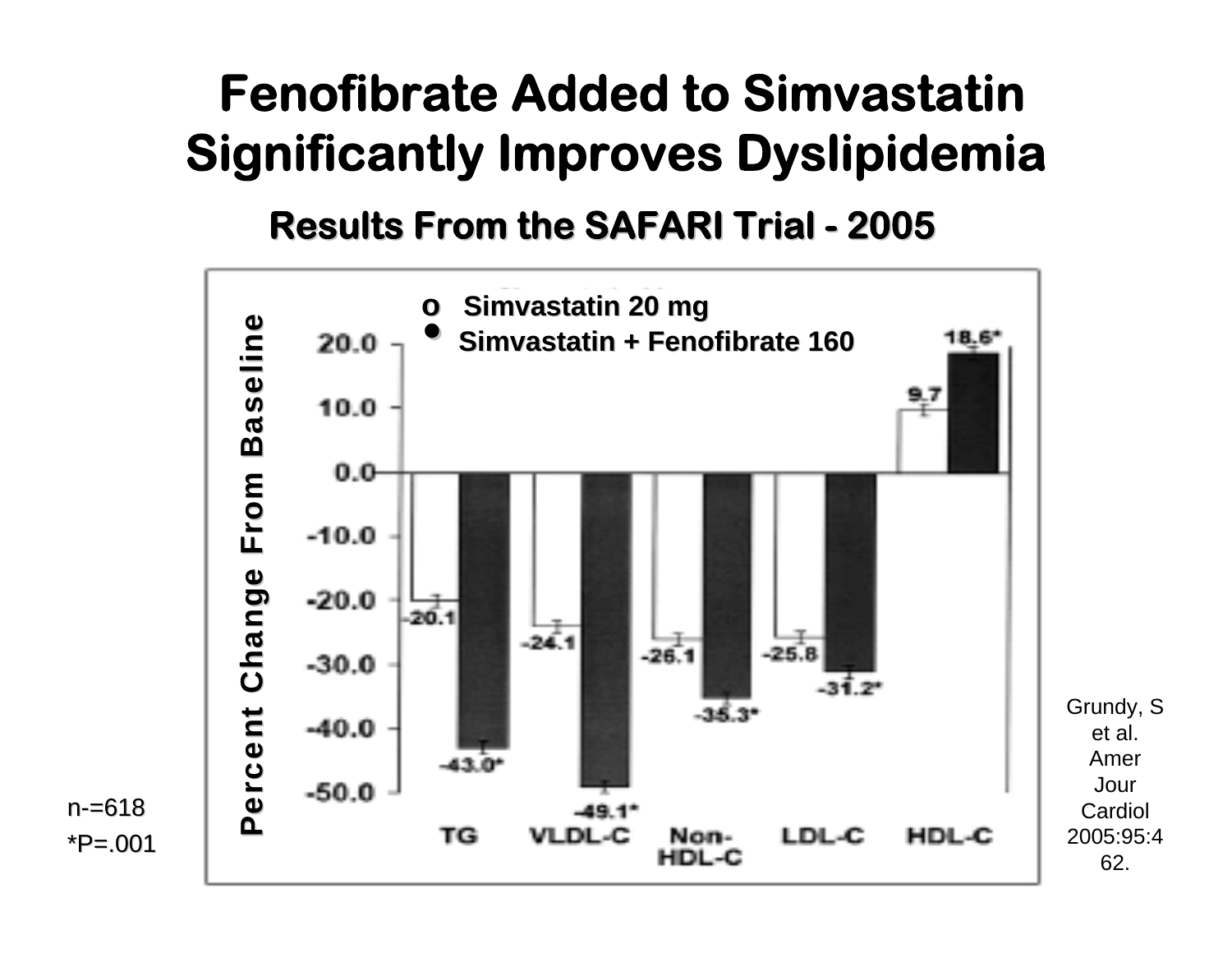#### **Fenofibrate Added to SimvastatinFavorably Shifts LDL Subclass Pattern**

**Results From the SAFARI Trial Results From the SAFARI Trial - 2005**

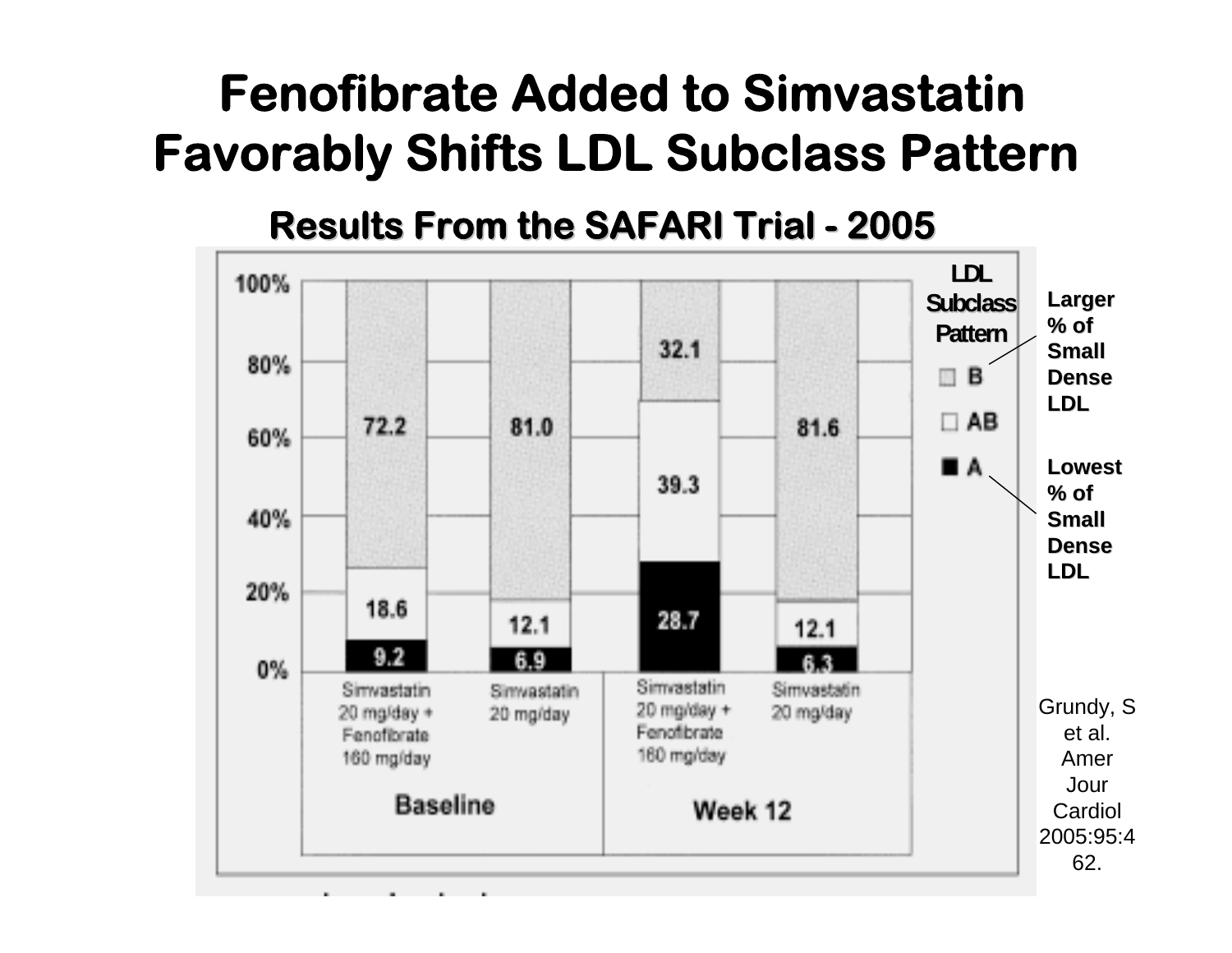# **Design of the ACCORD-Lipid Study Hypothesis**

Statin-fibrate therapy is superior to statin monotherapy for reducing CV events in patients with DM 2

#### **Patients**

5,518 Men + Women with DM 2 and HgA1C  $\geq$ 7.5%

#### **Design**

Simvastatin 20mg + Fenofibrate 160mg

vs. Simvastatin 20mg + Placebo

#### **Follow Up**

#### 4.7 Years

#### **Primary Endpoint**

First non-fatal MI, non-fatal CVA or death from CV disease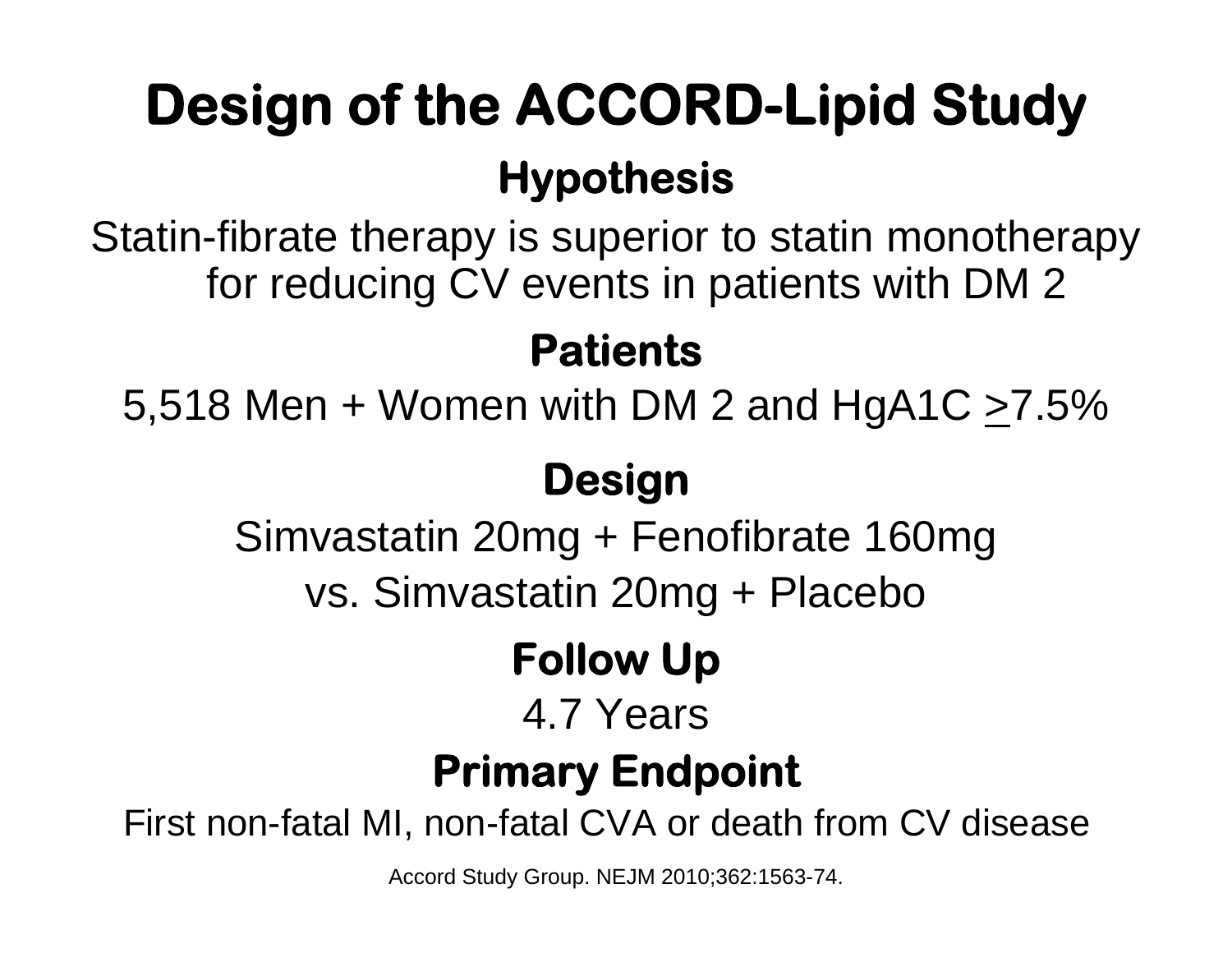## **Baseline Characteristics of ACCORD Subjects**

| <b>Characteristic</b>       | <b>All Patients</b> |
|-----------------------------|---------------------|
| Age, mean                   | 62.3 yrs            |
| <b>BMI</b>                  | 32.3                |
| Duration of DM, yrs, median | 9                   |
| HgA1c, mean                 | 8.3%                |
| FBS, mg/dl, mean            | 175.8               |
| GFR>50ml/min/BSA            | 97%                 |
| Total Chol, mg/dl           | 175                 |
| LDL, mg/dl                  | 100.6               |
| HDL, mg/dl                  | 38                  |
| TG, median                  | 162                 |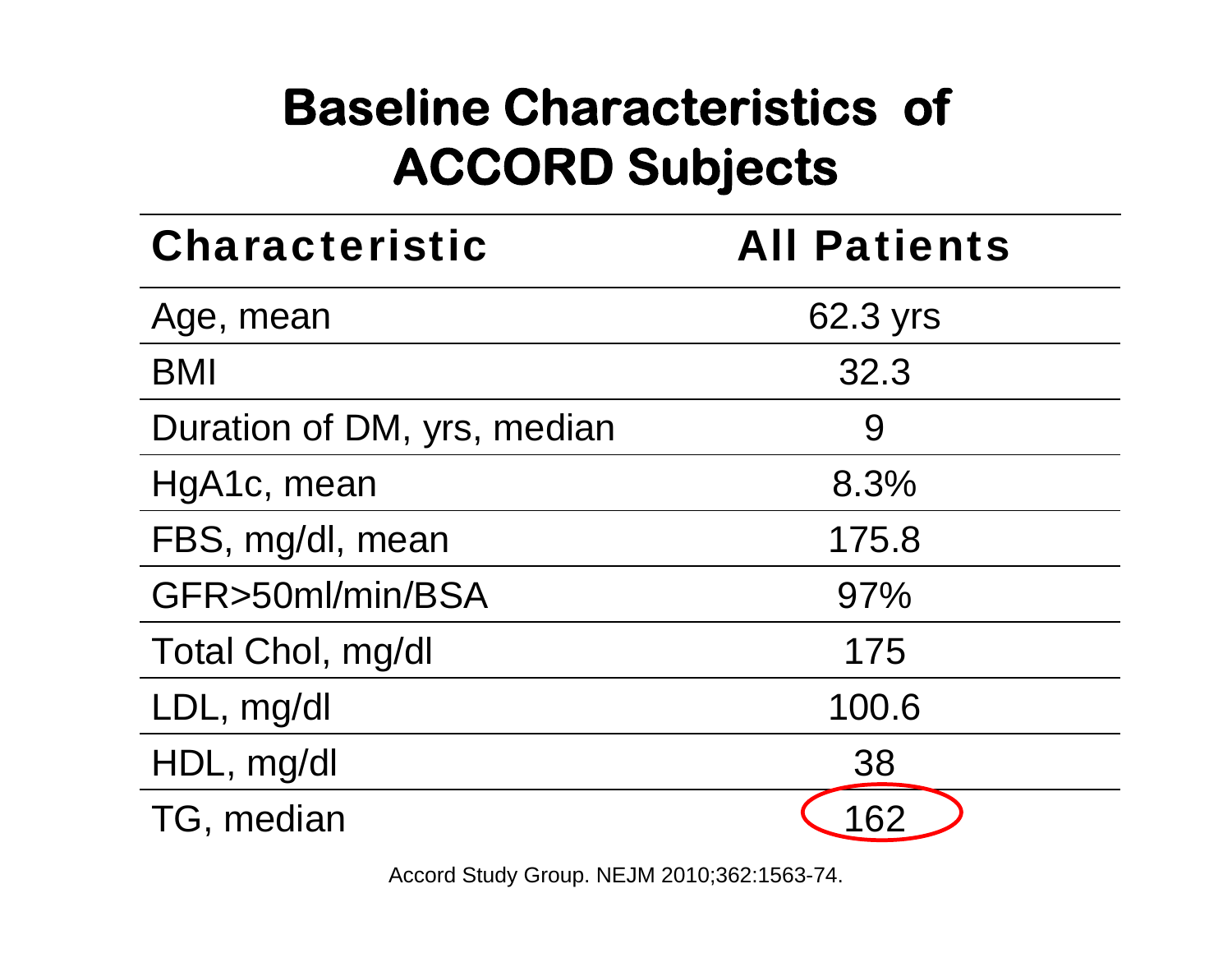## **Lipid Results From ACCORD Lipid Results From ACCORD**

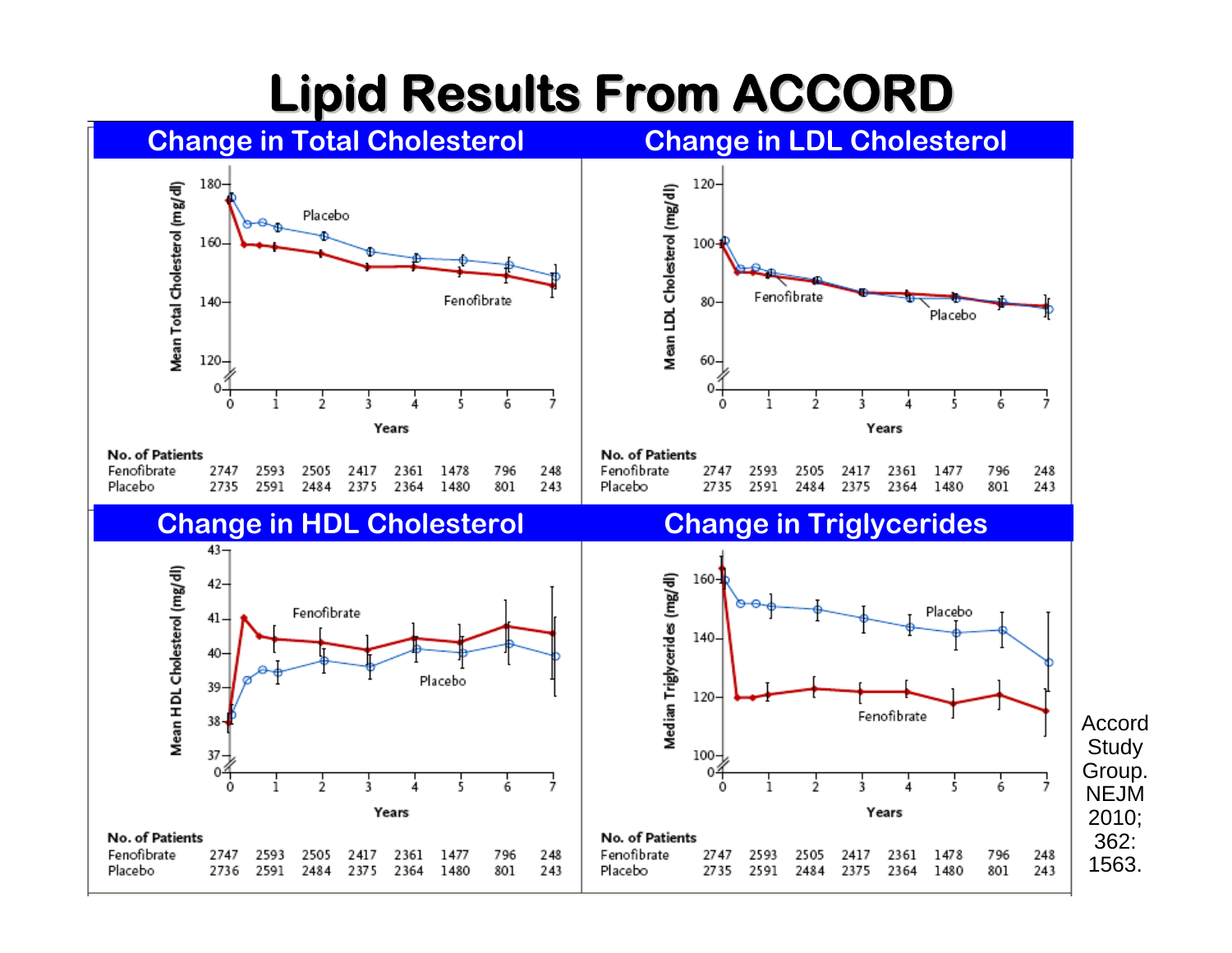## **Primary Outcome from ACCORD**

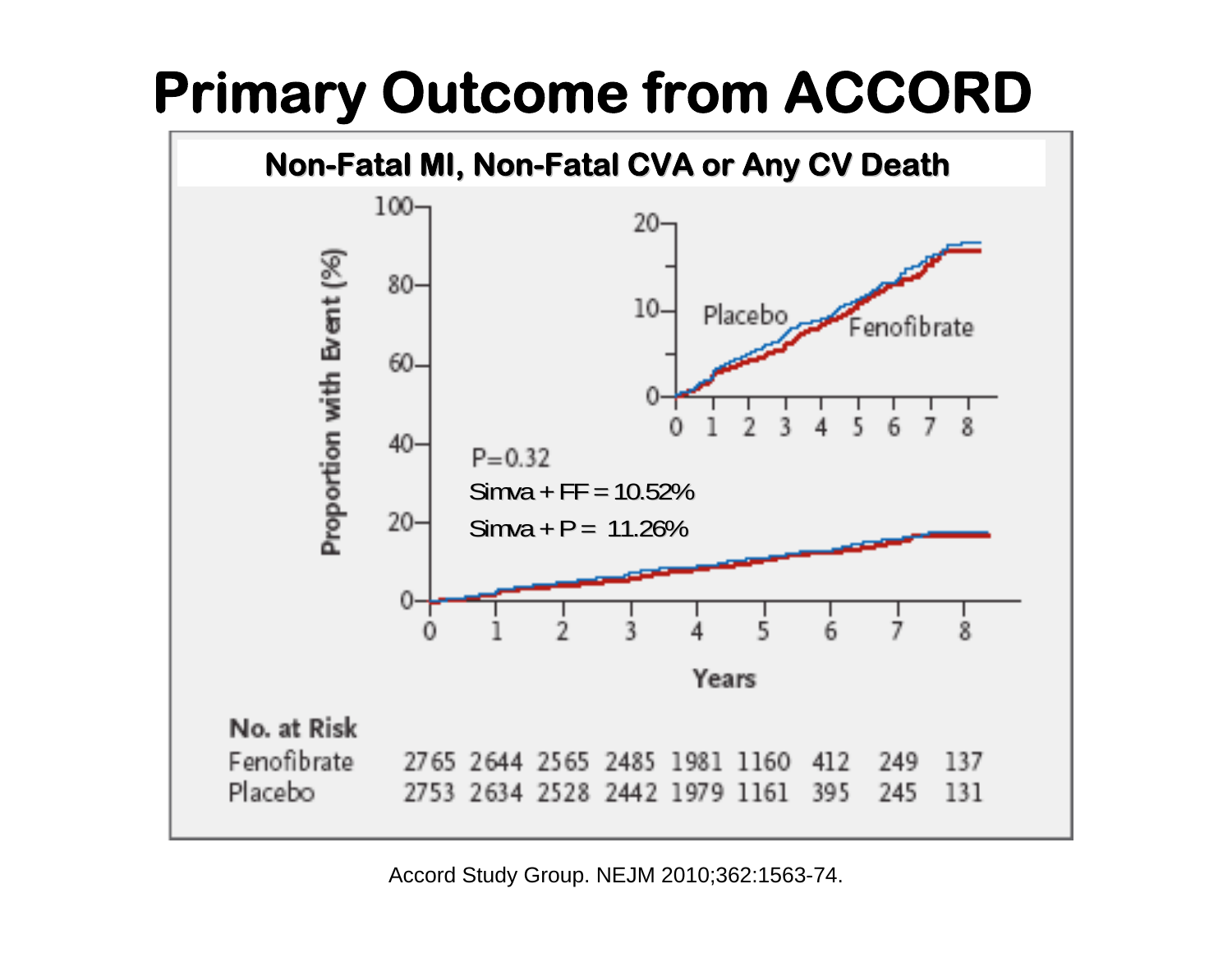## **Sub-Group Analysis From ACCORD**

| Subgroup                                           | Fenofibrate  | Placebo<br>% of events (no. in group) | Hazard Ratio (95% CI)                | P Value for<br>Interaction |
|----------------------------------------------------|--------------|---------------------------------------|--------------------------------------|----------------------------|
| <b>HDL</b> cholesterol                             |              |                                       |                                      | 0.24                       |
| ≤34 mg/dl                                          | 12.24 (964)  | 15.56 (906)                           |                                      |                            |
| 35-40 mg/dl                                        | 10.12 (860)  | 9.47 (866)                            |                                      |                            |
| ≥41 mg/dl                                          | 9.08 (925)   | 8.99 (968)                            |                                      |                            |
| Triglycerides                                      |              |                                       |                                      | 0.64                       |
| $\leq$ 128 mg/dl                                   | 9.88 (891)   | 11.29 (939)                           |                                      |                            |
| 129-203 mg/dl                                      | 10.50 (924)  | 9.86 (913)                            |                                      |                            |
| $\geq$ 204 mg/dl                                   | 11.13 (934)  | 12.84 (888)                           |                                      |                            |
| Triglyceride-HDL cholesterol<br>combination        |              |                                       |                                      | 0.06                       |
| Triglyceride ≥204 mg/dl and<br>$HDL \leq 34$ mg/dl | 12.37 (485)  | 17.32 (456)                           |                                      |                            |
| All others                                         | 10.11 (2264) | 10.11 (2284)                          |                                      |                            |
| Glycated hemoglobin                                |              |                                       |                                      | 0.20                       |
| $\leq 8.0\%$                                       | 8.69 (1324)  | 10.56 (1335)                          |                                      |                            |
| $>8.1\%$                                           | 12.20 (1435) | 11.94 (1415)                          |                                      |                            |
|                                                    |              |                                       | Fenofibrate Better<br>Placebo Better |                            |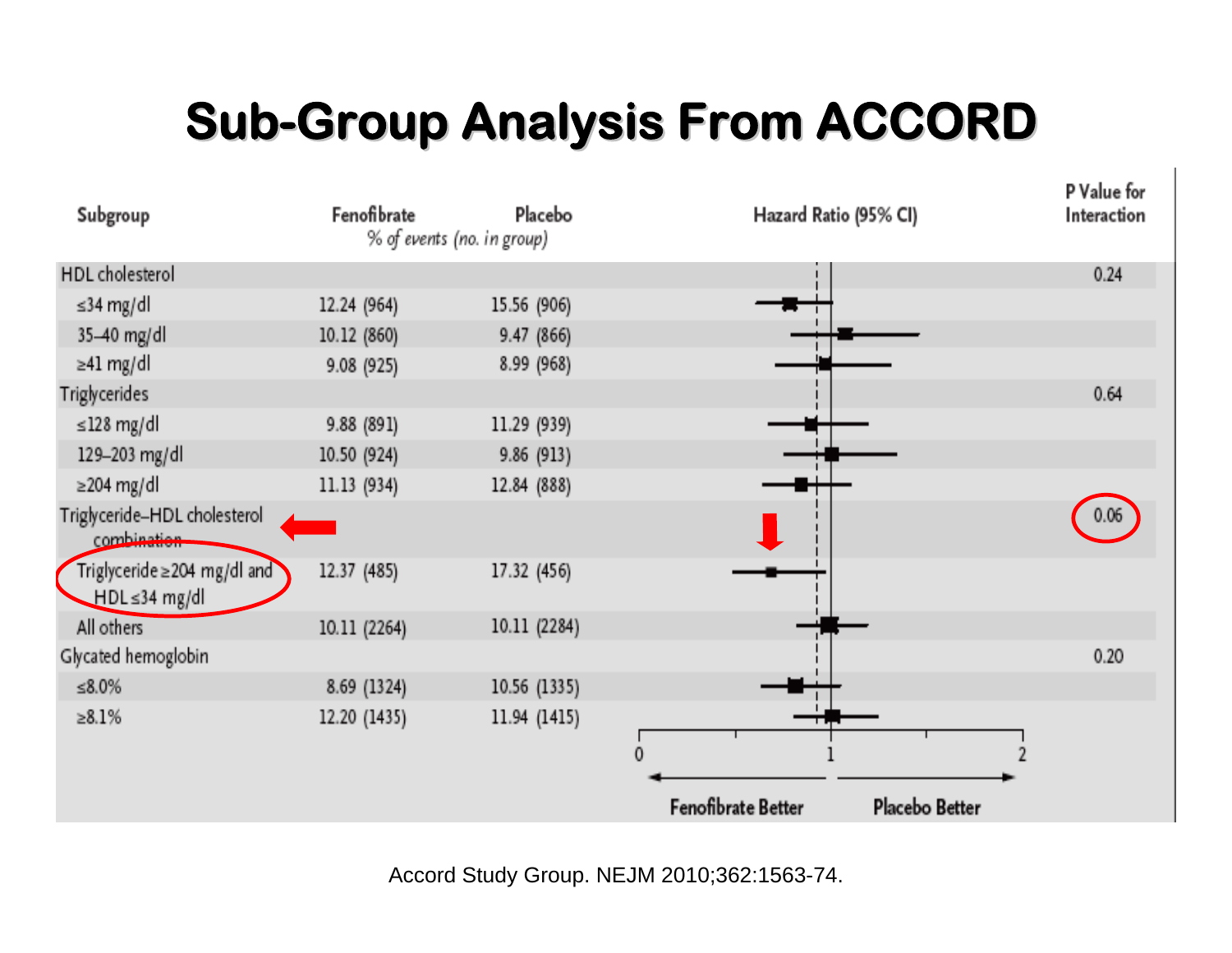## **Comparison of ACCORD Sub-Group Results With Previous Fibrate Studies**

| Trial,<br>Year        | <b>All Pts</b><br><b>Relative RR</b><br>(p value) | <b>1 TG Sub-Group</b><br><b>Relative RR</b><br>(p value) |
|-----------------------|---------------------------------------------------|----------------------------------------------------------|
| <b>Helsinki Heart</b> | $-34%$                                            | TG>200, LDL/HDL>5:                                       |
| Gemfibrozil, 1987     | $(p=0.02)$                                        | * - $71\%$ (p<0.005)                                     |
| <b>VA-HIT</b>         | $-22%$                                            | <b>Diabetics:</b>                                        |
| Gemfibrozil, 1999     | $(p=0.0006)$                                      | * - $32\%$ (p=0.004)                                     |
| <b>BIP</b>            | $-7.3%$                                           | TG>200, HDL <35:                                         |
| Benafibrate, 2000     | $(p=0.24)$                                        | * - 42% (p=0.02)                                         |
| <b>FIELD</b>          | $-11%$                                            | <b>TG&gt;204 HDL&lt;42:</b>                              |
| Fenofibrate, 2005     | $(p=0.16)$                                        | * - 27% (p<0.005)                                        |
| <b>ACCORD</b>         | $-8%$                                             | <b>TG&gt;204 HDL &lt;35:</b>                             |
| Fenofibrate, 2010     | $(p=0.32)$                                        | * - $31\%$ (p=0.057)                                     |

Modified From: Ginsberg, HN ACC Scientific Sessions, March 2010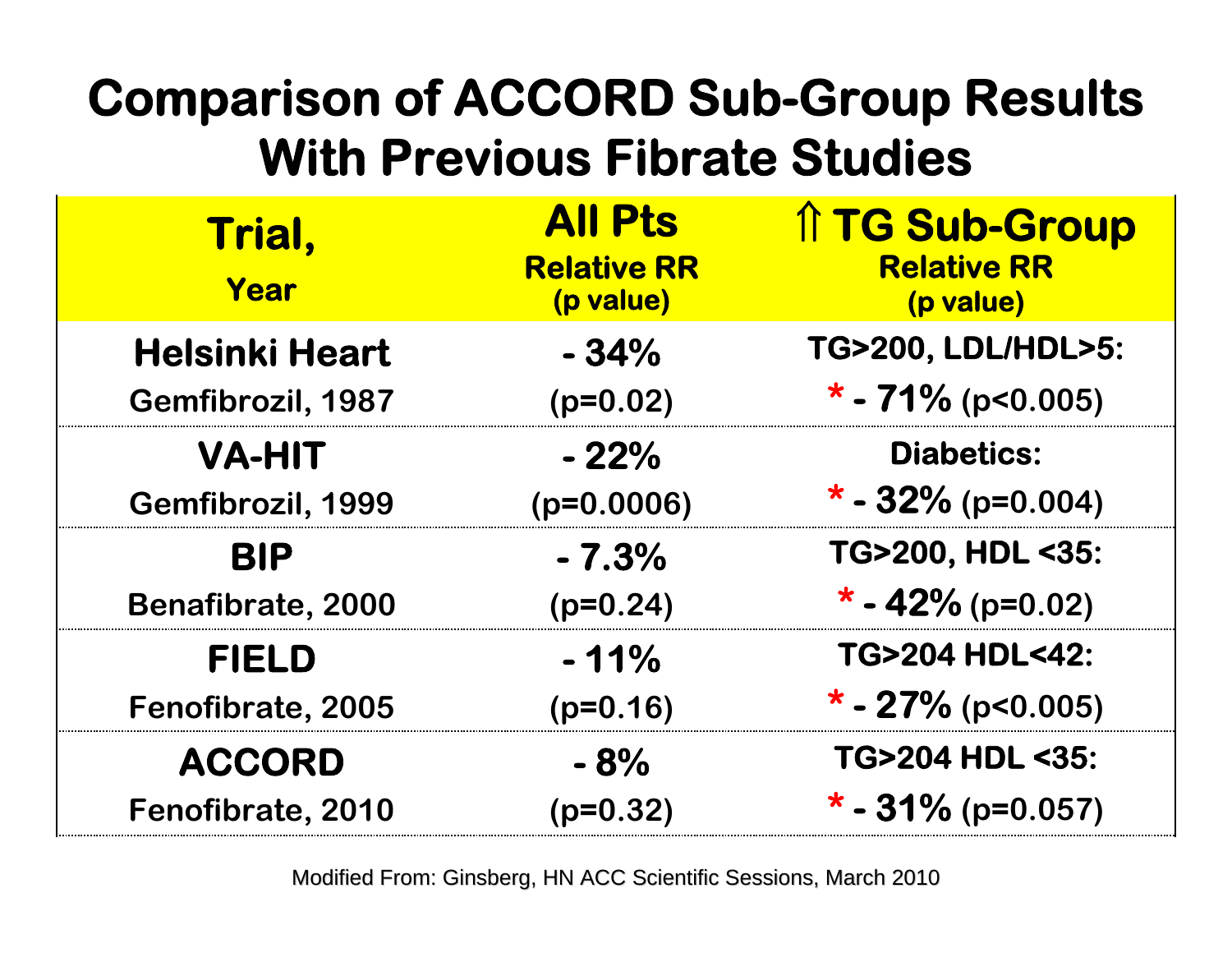#### **Algorithm for Treating Diabetic Dyslipidemia in Practice**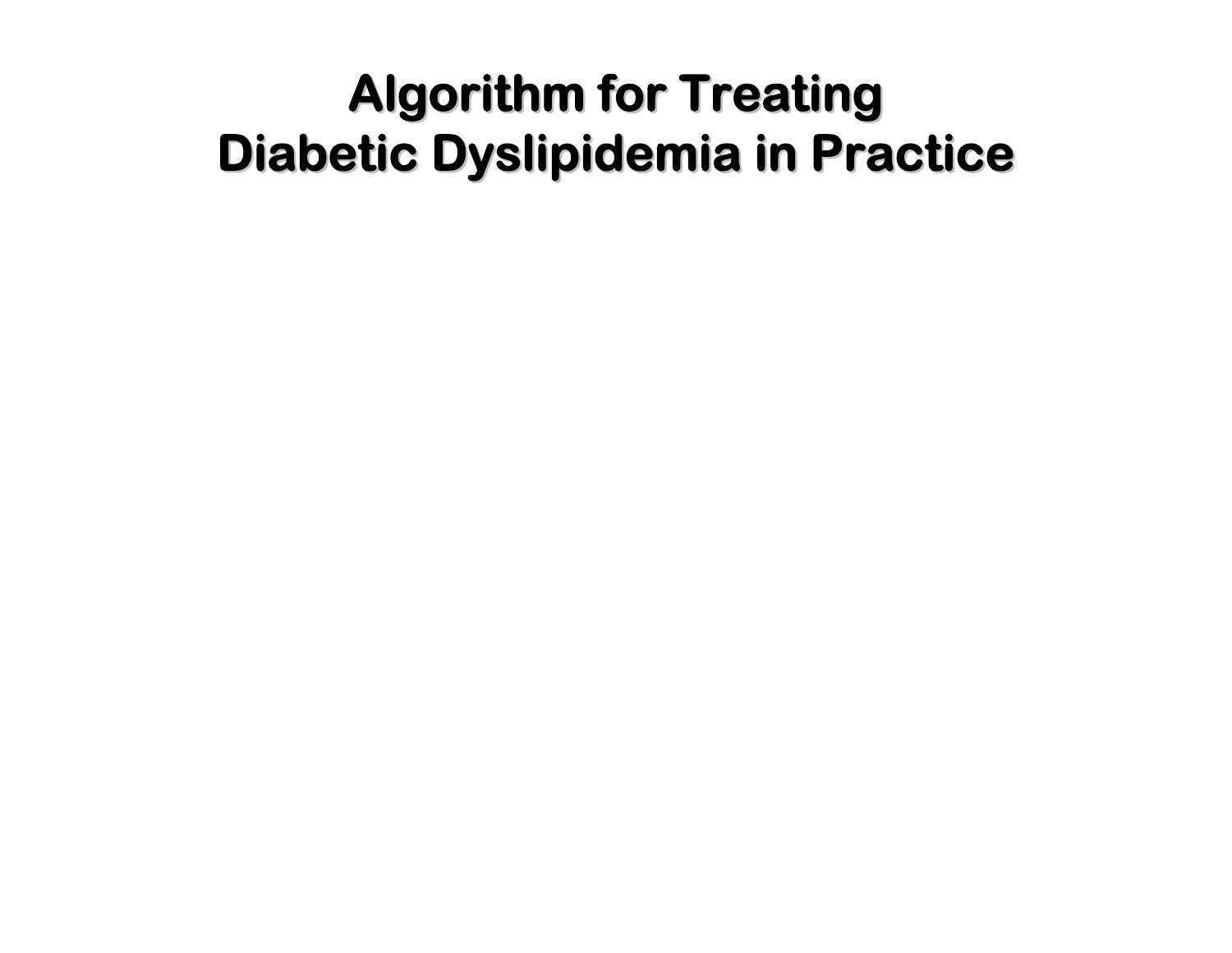## **Diet and Lifestyle Measures for Treating High Treating High TGs -Low HDL Low HDL**

- **1. Restrict alcohol Restrict alcohol**
- **2. Restrict excess calories Restrict excess calories**
- **3. Restrict excess carbohydrate, especially refined CHO especially refined CHO**
- **4. Increase intake of fish oils Increase intake of fish oils**
- **5.** Increase daily exercise